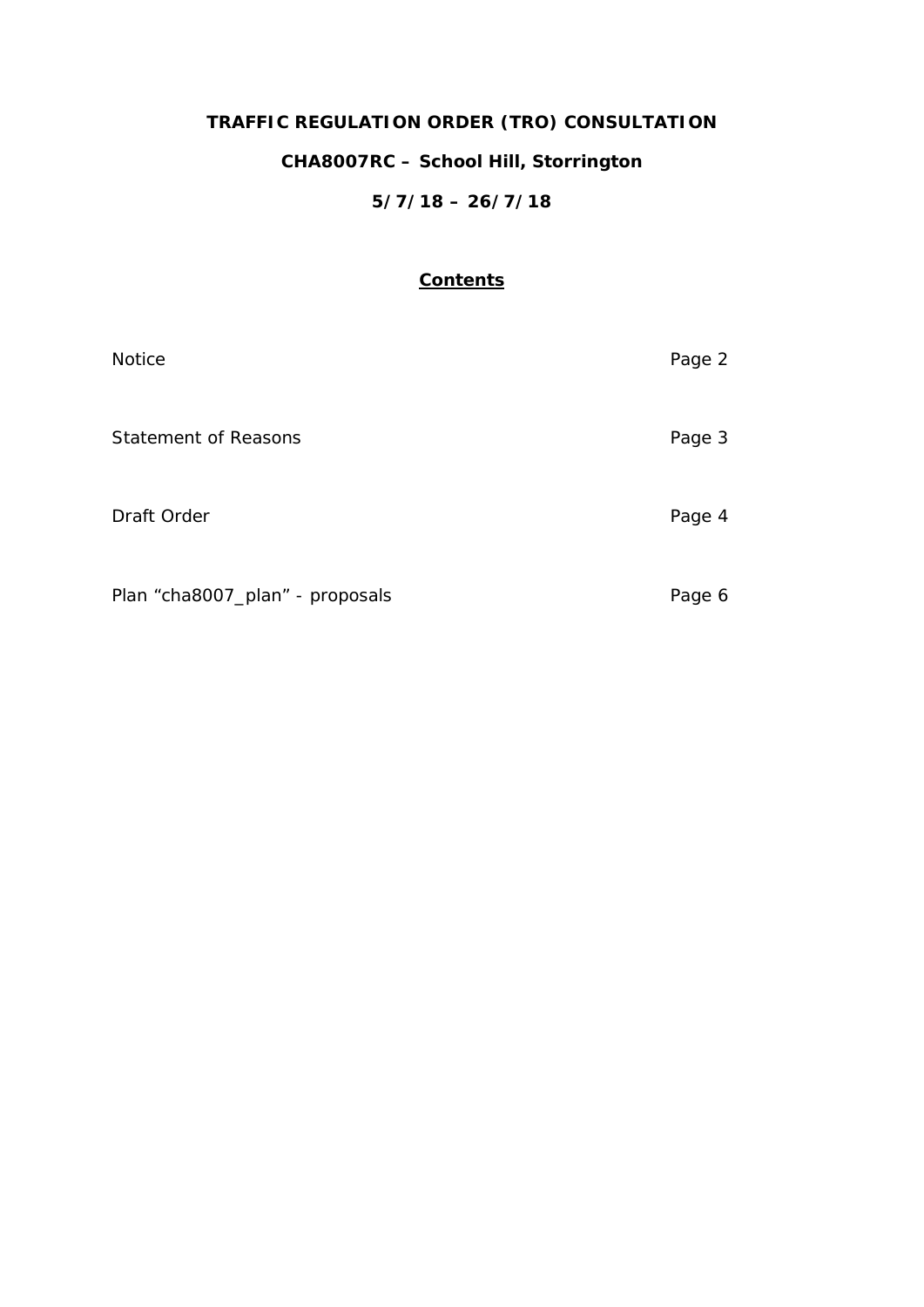#### **WEST SUSSEX COUNTY COUNCIL (STORRINGTON: B2139 SCHOOL HILL) (PROHIBITION OF HEAVY COMMERCIAL VEHICLES) (CONSOLIDATION) ORDER 201\***

**NOTICE** is hereby given that West Sussex County Council proposes to make a permanent Order under the provisions of the Road Traffic Regulation Act 1984, the effect of which will be to introduce a prohibition of goods vehicles exceeding 7.5tonnes on B2139 School Hill between the A283 High Street/Washington Road and the Access to Hill Lane car park.

Full details of the proposals in this Notice can be viewed on our website [www.westsussex.gov.uk/tro.](http://www.westsussex.gov.uk/tro) The website includes a response form for comments or objections.

The documents may be inspected at West Sussex County Council, County Hall, Chichester during normal office hours, at the Storrington Library, Ryecroft Lane, Storrington during normal library opening hours.

Any objections or comments about these proposals must be received by 26 July 2018. These may be sent via the response form on the website, in writing to: TRO Team, West Sussex County Council, The Grange, Tower Street, Chichester, PO19 1RH; or by e-mail to: [tro.team@westsussex.gov.uk.](mailto:tro.team@westsussex.gov.uk) Library staff will NOT be in a position to answer questions on the proposal and all correspondence should be addressed to the undersigned, quoting the reference TRO/CHA8007/RC. Only correspondence including a full name and address will be considered.

Dated this 5 July 2018

Director of Law & Assurance County Hall Chichester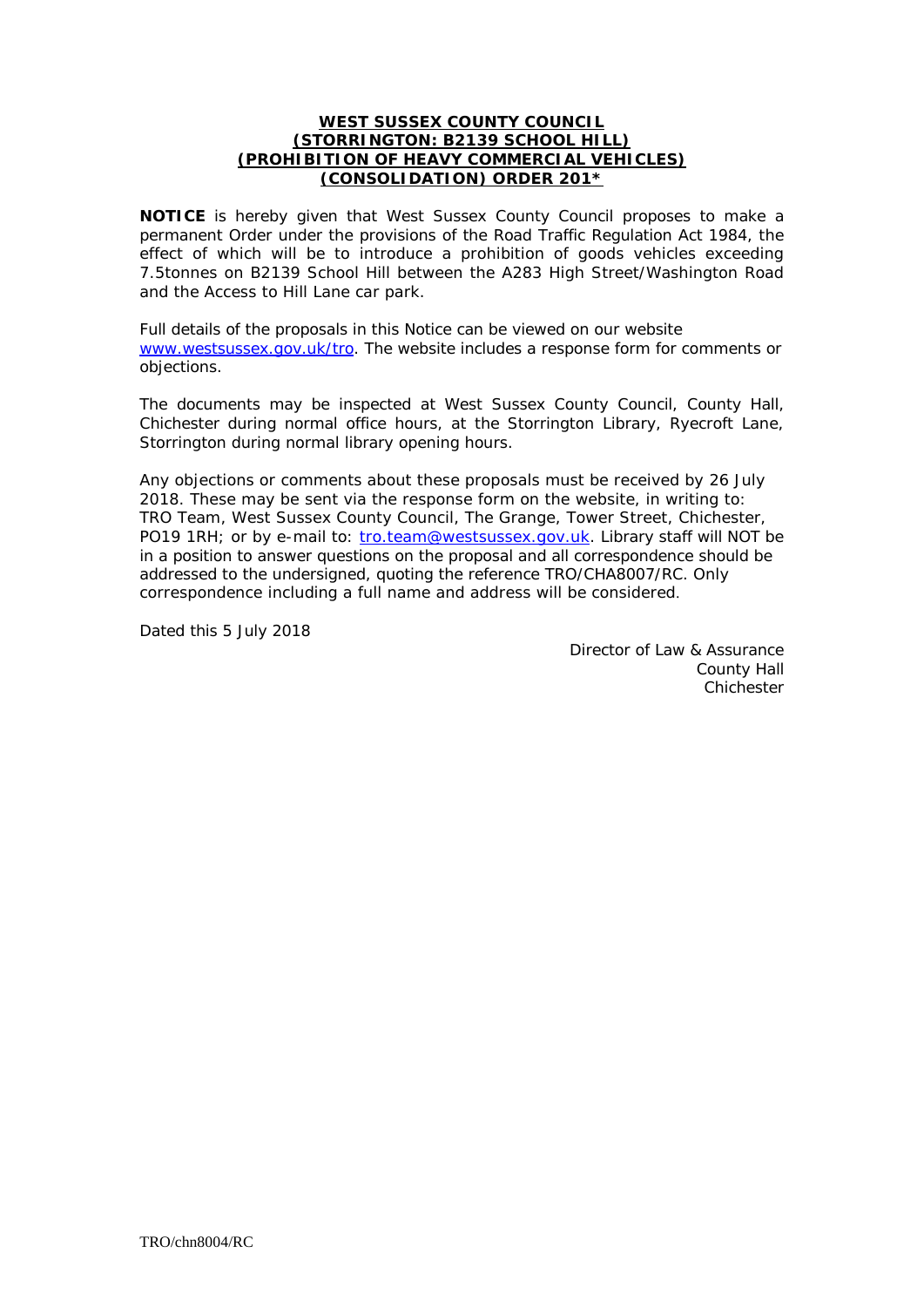#### **WEST SUSSEX COUNTY COUNCIL (STORRINGTON: B2139 SCHOOL HILL) (PROHIBITION OF HEAVY COMMERCIAL VEHICLES) (CONSOLIDATION) ORDER 201\***

The County Council in exercise of their powers under the Road Traffic Regulation Act 1984, propose to make a permanent Order the effect of which will be to introduce a prohibition of goods vehicles exceeding 7.5tonnes on B2139 School Hill between the A283 High Street/Washington Road and the Access to Hill Lane car park.

A community scheme was prioritised by Chanctonbury County Local Committee to reduce the occurrences of damage to properties adjacent to the B2139/A283 miniroundabout junction and to reduce the numbers of heavy goods vehicles travelling through Storrington.

Heavy goods vehicles servicing Waitrose supermarket at Old Mill Square are currently directed to the store by a signed lorry route from the A283 via Water Lane and School Hill. It is proposed to formalise this arrangement for all HGVs servicing the Old Mill Square premises by prohibiting HGVs from using School Hill between the A283 and the Mill Lane car park access road.

This Order is proposed for preventing damage to the road or any other building on or near a road and for preventing the use of the road by vehicular traffic of a kind which is unsuitable having regard to the existing character of the road or adjoining property.

Drawing No 6008900/002

shows the length of road, that is the subject to the proposed Order.

Director of Law & Assurance County Hall **Chichester**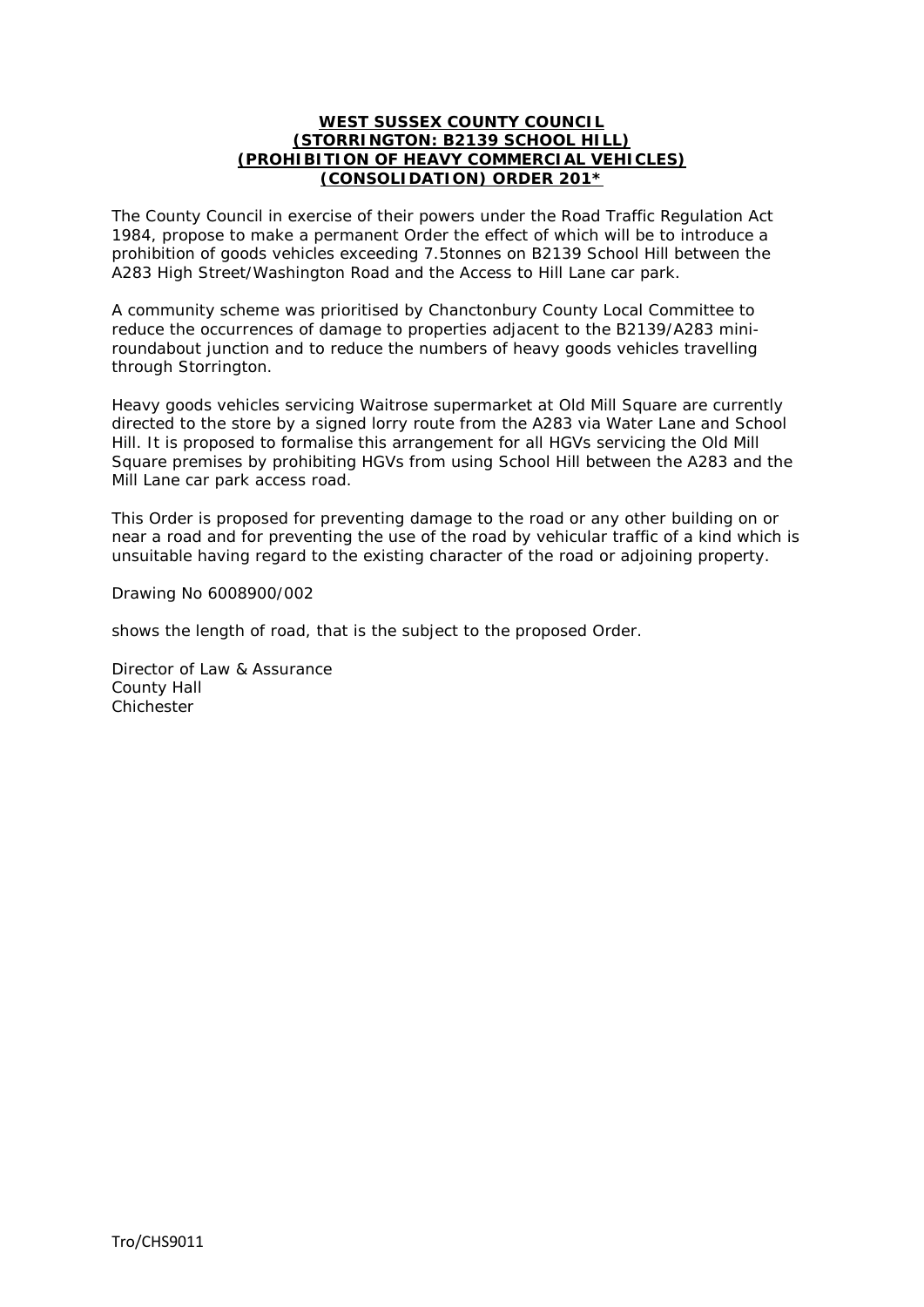#### **WEST SUSSEX COUNTY COUNCIL (STORRINGTON: B2139 SCHOOL HILL) (PROHIBITION OF HEAVY COMMERCIAL VEHICLES) (CONSOLIDATION) ORDER 201\***

West Sussex County Council in exercise of their powers under Sections 1 (1) 2 (1) and (2), 4 (2) of the Road Traffic Regulation Act 1984 ("the Act") as amended and of all other enabling powers and after consultation with the chief officer of police in accordance with Part III of Schedule 9 to the Act hereby make the following Order: -

#### **PART I GENERAL**

#### **Commencement and Citation**

1. This Order shall come into operation on the X day of X 2018 and may be cited as "West Sussex County Council (Storrington: B2139 School Hill) (Prohibition of Heavy Commercial Vehicles) (Consolidation) Order 201\*."

#### **Interpretation**

2. (1) In this Order:-

"heavy commercial vehicle" means any goods vehicle that has an operating weight exceeding 7.5 tonnes as defined in Section 138 of the Act;

"vehicle" has the same meaning as that assigned to "motor vehicle" in section 136(1) of the Act.

(2) Except where otherwise stated any reference in this Order to a numbered Article or Schedule is a reference to the Article or Schedule bearing that number in this Order.

#### **PART II PROHIBITION OF HEAVY COMMERCIAL VEHICLES PROVISIONS**

- 3. Save as provided in Article 4 no person shall cause or permit any heavy commercial vehicle to proceed in the length of road specified in the Schedule to this Order at any time.
- 4. Nothing in Article 3 of this Order shall apply in respect of a vehicle being used:-
	- (a) for ambulance, fire brigade or police purposes in the event of an emergency; or
	- (b) with the permission or upon the direction of a police constable in uniform; or
	- (c) in the service of a local authority in pursuance of its statutory powers or duties
- 5. If it appears to the County Council essential in the interests of the expeditious, convenient and safe movement of traffic, or the provision of suitable adequate parking facilities on the highway, or for preserving or improving the amenities of the area through which any road affected by the Order runs, they may after –
	- (a) consulting with the Chief Officer of Police, and
	- (b) giving such public notice as the Secretary of State may direct,

 $TRO/CHNS004 / RC$   $-1$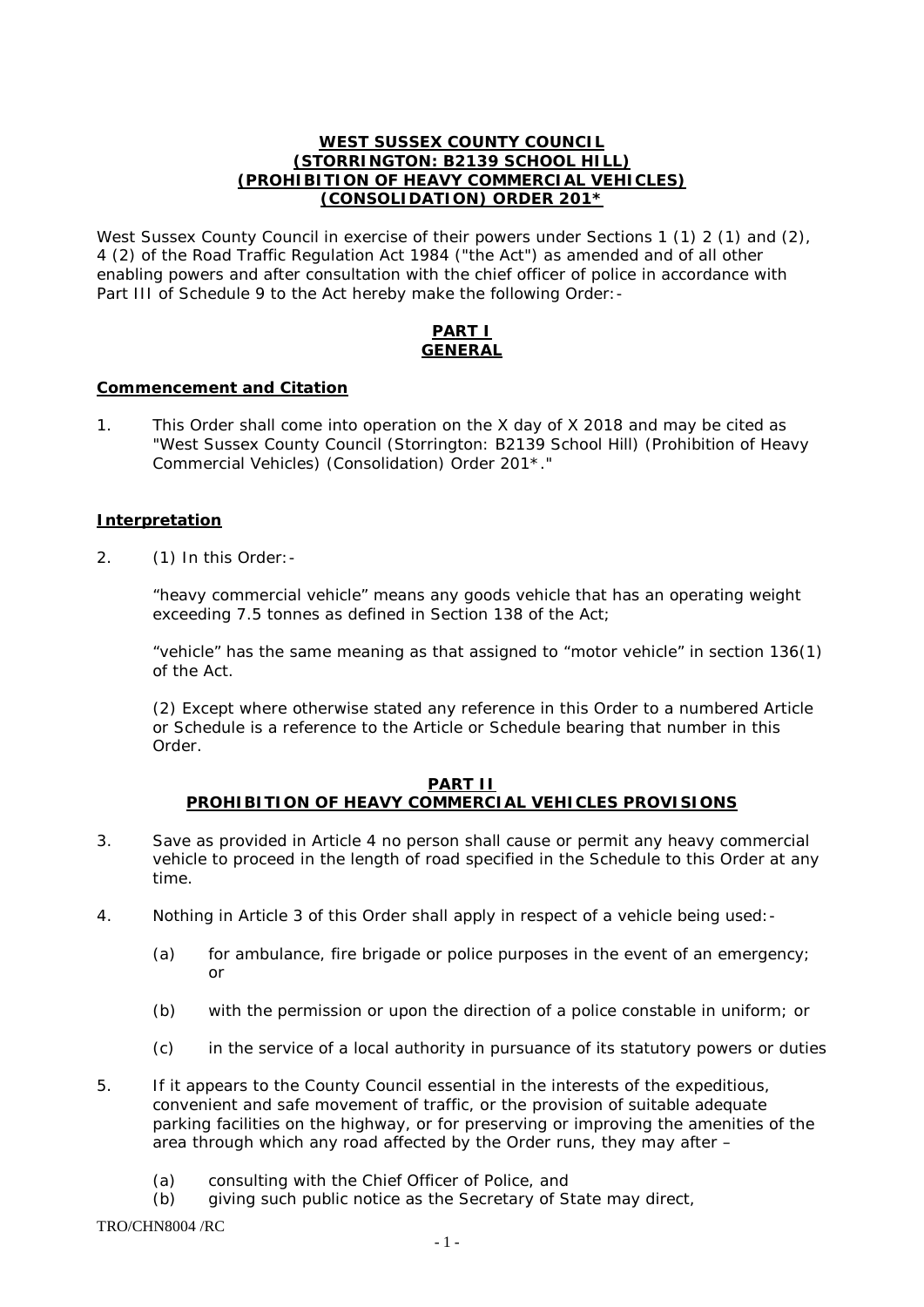make modifications or suspend the Order or any provision contained therein.

#### **SCHEDULE Prohibition of Heavy Commercial Vehicles**

Length of road in Storrington

B2139 School Hill **B2139** School Hill **between A283 High Street/Washington** Road junction and the Access road to Mill Lane car park.

| The COMMON SEAL of WEST<br>SUSSEX COUNTY COUNCIL was<br>affixed hereto the |         |
|----------------------------------------------------------------------------|---------|
| day of<br>in the presence of:                                              | )(L.S.) |
| <b>Authorised Signatory</b>                                                |         |